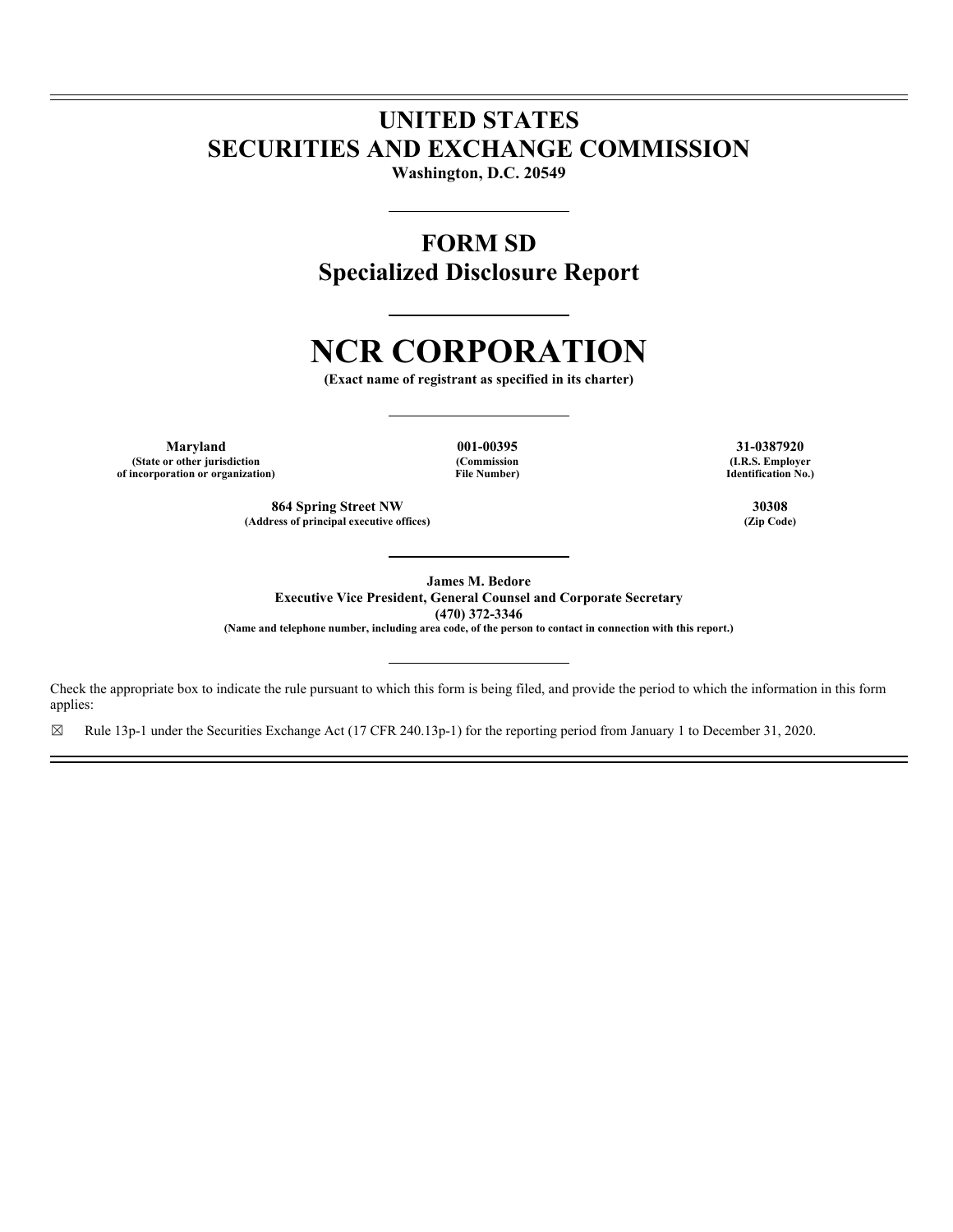#### **Section 1 – Conflict Minerals Disclosure**

#### **Item 1.01 Conflict Minerals Disclosure and Report**

NCR Corporation ("NCR" or the "Company," also referred to as "we" or "our") has reviewed its products and determined that materials, parts, or components necessary to the functionality of certain of our products include the minerals listed in Section 1502 of the Dodd-Frank Wall Street Reform and Consumer Protection Act (the "Act"), which, as of the date of this filing, include columbite-tantalite (also known as coltan), cassiterite, gold, wolframite, or their derivatives, which are limited to tantalum, tin and tungsten ("Conflict Minerals"). While we do not source such materials directly, we have conducted in good faith a reasonable country of origin inquiry regarding those Conflict Minerals to determine whether such Conflict Minerals originated in the Democratic Republic of the Congo or an adjoining country ("Covered Countries"), or are not from recycled or scrap sources (as defined in the Act). Based on our reasonable country of origin inquiry, which also overlaps with our due diligence program (as described in more detail in our Conflict Minerals Report), the Company is unable to conclude definitively that, during the period covered by this Form SD, no Conflict Minerals contained in our products originated in a Covered Country, except in those cases where our suppliers have disclosed to the Company that their products are conflict-free pursuant to the Conflict-Free Sourcing Initiative ("CFSI"). Accordingly, we have undertaken additional due diligence procedures in keeping with the rules adopted by the Securities and Exchange Commission pursuant to the Act and as set forth in our Conflict Minerals Report for the reporting period January 1, 2020 to December 31, 2020 (attached here as Exhibit 1.01).

#### **Conflict Minerals Disclosure**

A copy of the Company's Conflict Minerals Report can also be found on our website at http://www.ncr.com/company/corporate-responsibility/conflictminerals. The content of any website referred to in this Form SD is included for general information only and is not incorporated by reference in this Form SD.

#### **Item 1.02 Exhibit**

A copy of the Company's Conflict Minerals Report required by Item 1.01 is attached hereto as Exhibit 1.01.

#### **Section 2 – Exhibits**

#### **Item 2.01 Exhibits**

Exhibit 1.01 Conflict Minerals Report for the reporting period January 1, 2020 to December 31, 2020 as required by Items 1.01 and 1.02 of this Form SD is filed as part of this report.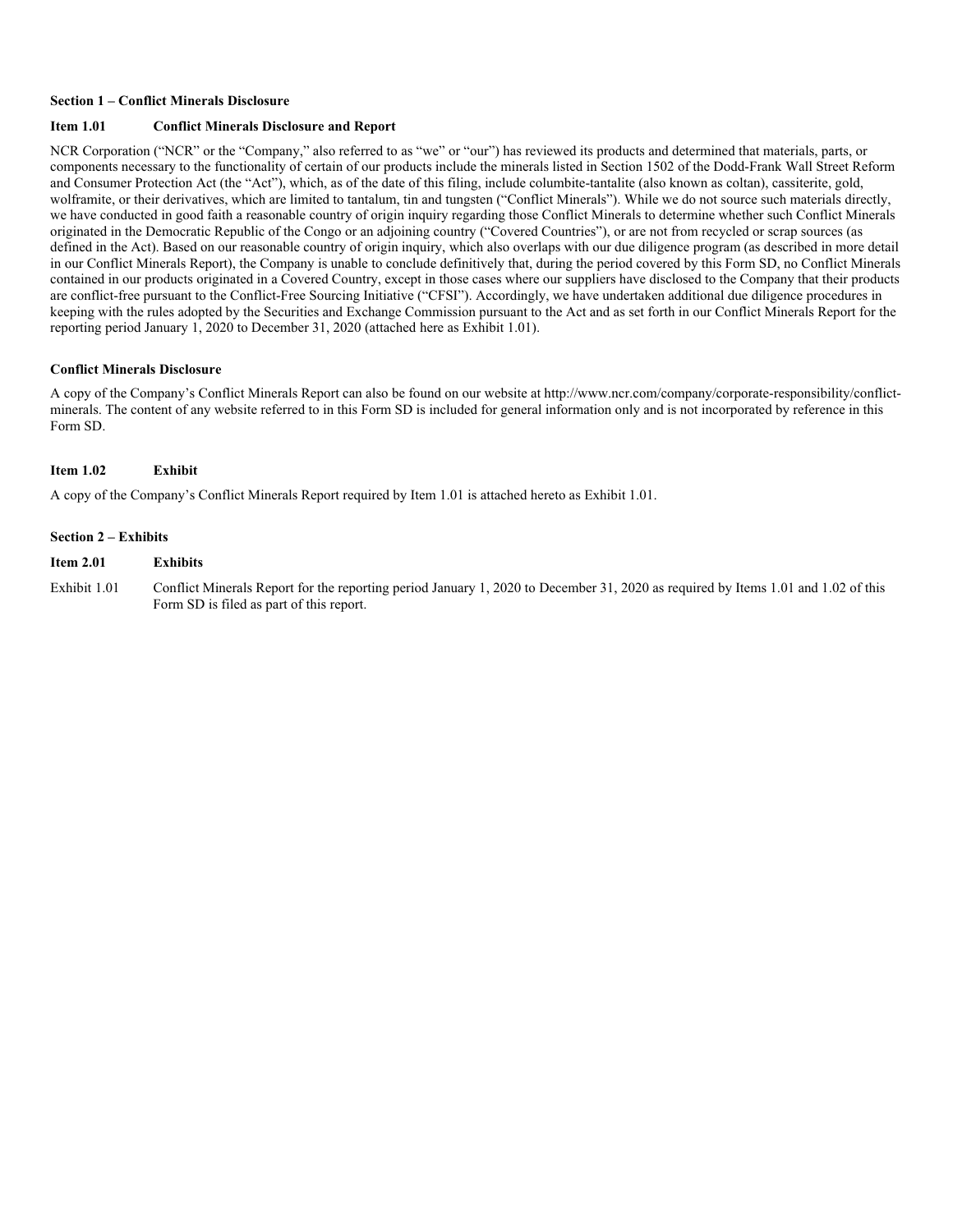#### **SIGNATURES**

Pursuant to the requirements of the Securities Exchange Act of 1934, the registrant has duly caused this report to be signed on its behalf by the duly authorized undersigned.

#### **NCR CORPORATION**

Dated: May 28, 2021 By: /s/ James M. Bedore

James M. Bedore Executive Vice President, General Counsel and Secretary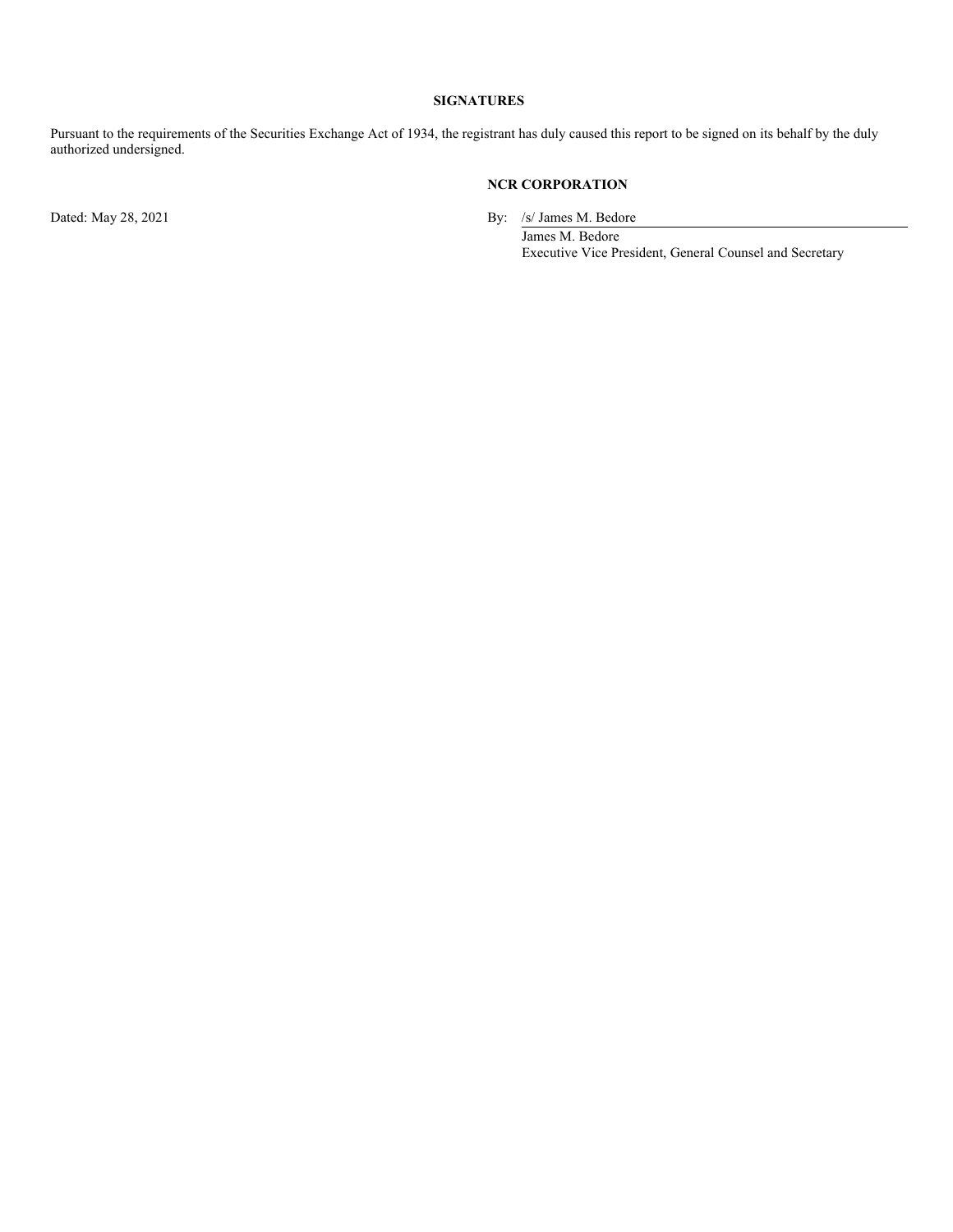#### **Conflict Minerals Report of NCR Corporation**

The Dodd-Frank Wall Street Reform and Consumer Protection Act of 2010 (the "Act") and rules promulgated thereunder by the Securities and Exchange Commission ("SEC") impose certain disclosure and due diligence obligations on reporting companies that manufacture or contract to manufacture products for which columbite-tantalite (coltan), cassiterite, gold, wolframite, or their derivatives, which are limited to tantalum, tin, and tungsten ("Conflict Minerals") that may have originated from the Democratic Republic of the Congo or adjoining countries ("Covered Countries") are necessary for their functionality or production. Accordingly, and in accordance with Rule 13p-1 under the Securities Exchange Act of 1934, as amended (the "Exchange Act"), NCR Corporation is filing this Conflict Minerals Report for calendar year 2020.

This report relates to the process undertaken for NCR products that were manufactured, or contracted to be manufactured, by the Company during calendar year 2020. Third-party products that NCR sells but that it does not manufacture or contract to manufacture are outside the scope of this report.

References in this report to "the Company," "NCR," "we," "us," or "our" mean NCR Corporation, including its subsidiaries.

#### **1. Background**

NCR is a global company that is headquartered in Atlanta, Georgia. NCR is a leading software- and services-led enterprise provider in the financial, retail, hospitality and telecommunications and technology industries. The solutions we provide help our customers, businesses of all sizes, run selfdirected banking, stores and restaurants end-to-end and wall-to-wall, by making simple possible through our NCR-as-a-Service solutions that bring together all of the capabilities and competencies of NCR. These solutions enable us to be the technology-based service provider of choice to our customers. Our portfolio includes digital first offerings for banking, retailers and restaurants, as well as payments processing, multi-vendor connected device services, automated teller machines (ATMs), point of sale (POS) terminals and self-service technologies. We also resell third-party networking products and provide related service offerings in the telecommunications and technology sectors. Our business has evolved from providing hardware and services, to providing software and services within solutions that allow us to increasingly become strategic partners to our customers, helping them build their business strategies and deliver targeted business outcomes.

NCR is committed to ethical practices and compliance with all applicable laws and regulations, and to working with our suppliers to responsibly source the materials and components we use in manufacturing products for our customers.

#### **2. Reasonable Country of Origin Inquiry**

Our products are complex and contain many materials, parts, and components procured from over 300 global suppliers. NCR does not directly source raw ore or unrefined Conflict Minerals, but we recognize that they may exist in the materials and components that we purchase and that are necessary to the functionality or production of the products we manufacture (either directly or by third-party contract manufacturers).

Internationally recognized guidance from the Organisation for Economic Co-operation and Development ("OECD") allocates to smelters and refiners the obligation to conduct due diligence on the source and chain of custody of the origin of raw ore. We rely on our Materials Suppliers (as defined below) to provide information on the origin of the Conflict Minerals contained in components that are included in our products by using the Conflict Minerals Reporting Template ("CMRT") of the Conflict Free Sourcing Initiative ("CFSI"), which allows us to perform our Reasonable Country of Origin Inquiry ("RCOI").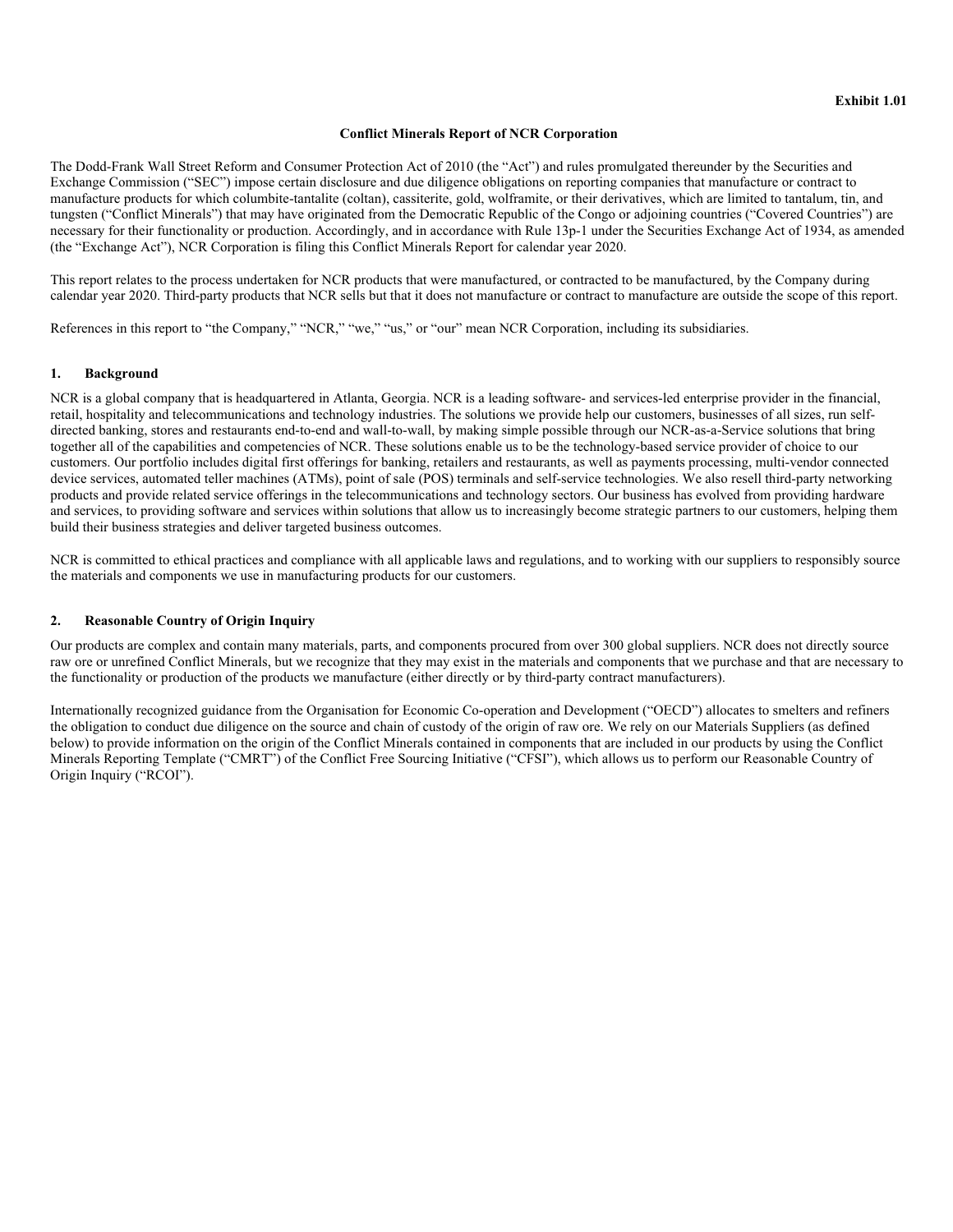The Company conducted, in good faith, an RCOI for the year ended December 31, 2020 that was reasonably designed to determine whether any of our necessary Conflict Minerals originated in the Covered Countries, or were not from recycled or scrap sources. Based on our RCOI, we were unable to determine that, during the year ended December 31, 2020, any of our necessary Conflict Minerals either (a) did not originate in the Covered Countries or (b) were from recycled or scrap sources.

#### **3. Due Diligence**

In connection with our RCOI, NCR exercised due diligence on the sourcing and chain of custody of our necessary Conflict Minerals. Consistent with the Act and based on internationally recognized guidance from the OECD, the Company has designed its Conflict Minerals due diligence program for the purposes of: (i) identifying and assessing risks in our supply chain; (ii) developing and implementing a strategy to respond to identified risks, and (iii) reporting on the results of our supply chain due diligence.

NCR relies on supply chain transparency as a critical element of its due diligence program to comply with its disclosure obligations with respect to Conflict Minerals. The process of tracing Conflict Minerals through the supply chain is dynamic and complex and begins with communication by the Company to its suppliers of materials, components, and products ("Materials Suppliers"). Overall, we seek to require our Materials Suppliers:

- To source materials from socially responsible suppliers and manufacturers;
- To undertake reasonable due diligence within their supply chains to determine the origin of the Conflict Minerals;
- To assist us in complying with the SEC regulations related to Conflict Minerals by providing all necessary disclosures/declarations; and
- To support supply chain changes required to eliminate from the products they supply to the Company any Conflict Minerals originating from the Covered Countries.

These goals are embodied in our Supplier Code of Conduct, which sets forth NCR's expectation that its suppliers will take steps to determine if their items contain Conflict Minerals and if so to implement processes to identify the sources of those Conflict Minerals and support efforts to eradicate the use of those Conflict Minerals that directly or indirectly finance or benefit armed groups in the Covered Countries. Our Supplier Code of Conduct can be found at: https://www.ncr.com/suppliers.

NCR sends annual communications to all of its Materials Suppliers requesting them to provide disclosure to the Company regarding their sourcing of Conflict Minerals. Particular attention is paid to key Materials Suppliers, and additional effort is made to facilitate timely receipt of a declaration. The results for this Conflict Minerals report were derived from 2020 data provided by our Materials Suppliers.

As described above with respect to the RCOI, we encourage our Materials Suppliers to use the CMRT developed by the CFSI, and a majority of responding Materials Suppliers used this template for the 2020 reporting year. The CMRT is specifically designed to facilitate the collection of sourcing information related to Conflict Minerals. In addition, it conforms to the methodologies defined by the OECD.

The CMRT prompts suppliers to disclose whether the products they manufacture or contract to manufacture contain Conflict Minerals that are necessary to the functionality or production of those products. Depending on the results of this assessment, suppliers may be required to disclose the origin of the Conflict Minerals as well as other data pertaining to their due diligence process. Finally, some suppliers choose to disclose the location where the Conflict Mineral was smelted and whether the individual smelter was certified by the CFSI pursuant to CFSI's Conflict-Free Smelter Program ("CFSP").

For the 2020 reporting year, approximately 41% of responding Materials Suppliers whose products contain Conflict Materials were unable to determine where those Conflict Materials were sourced. Of those responding Materials Suppliers who did provide completed information regarding the source of the Conflict Materials, the suppliers indicated that the Conflict Minerals contained in their products either were not sourced from the Covered Countries or were sourced from CFSP certified smelters.